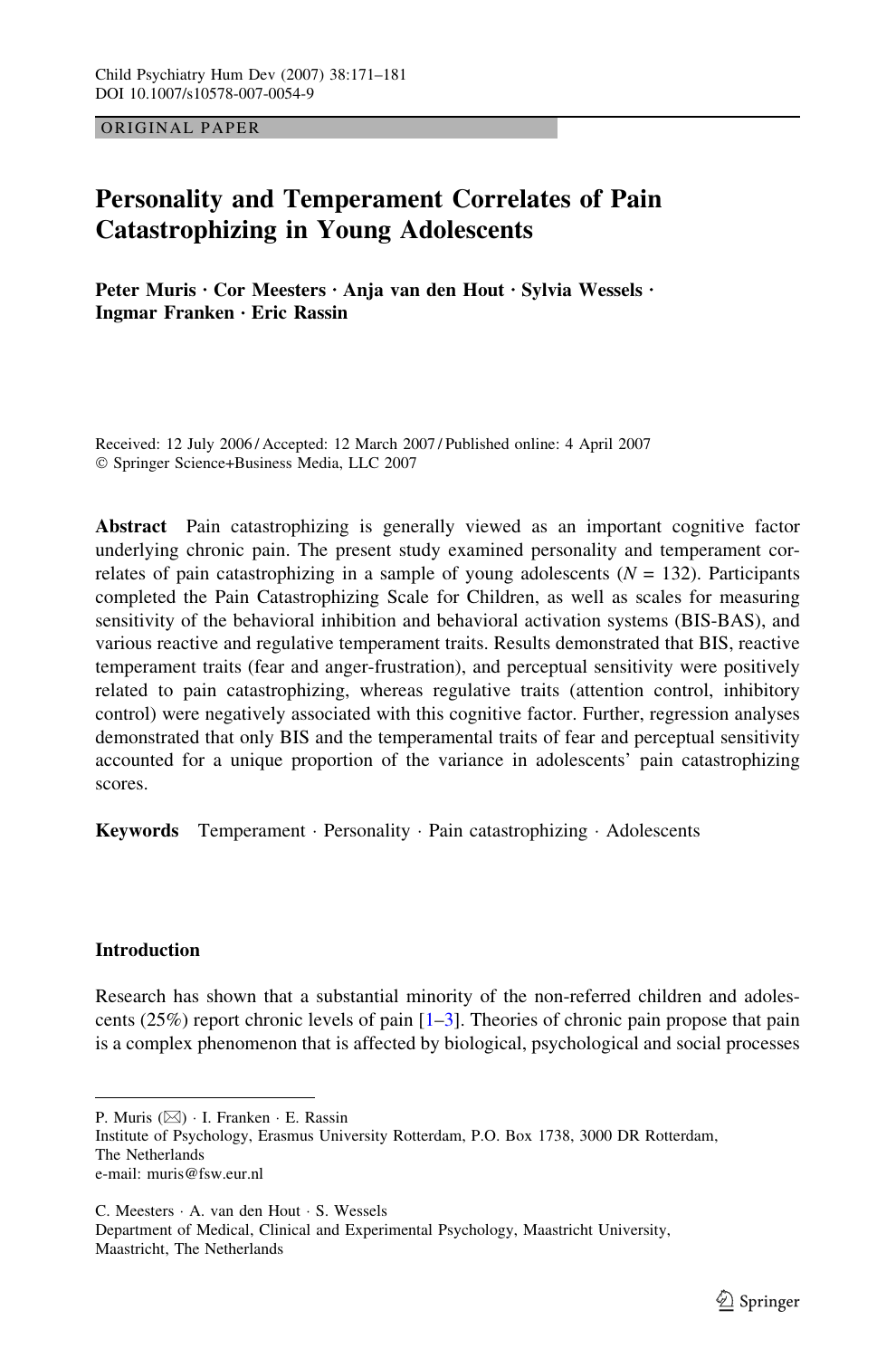[[4–7](#page-8-0)]. This biopsychosocial perspective is echoed in current cognitive-behavioral models of chronic pain, which have implicated fear of pain as an important vehicle behind the development and maintenance of chronic pain [\[8](#page-8-0), [9](#page-8-0)].

One important cognitive factor that is thought to fuel fear of pain is pain catastrophizing [[9\]](#page-8-0), which can be defined as the tendency to focus on pain and negatively evaluate one's ability to deal with pain. There is abundant evidence that catastrophizing is significantly associated with pain in adults [\[10\]](#page-9-0). However, few studies have examined pain catastrophizing in children. One exception is a study by Crombez et al. [\[11\]](#page-9-0) who demonstrated that this construct can be reliably assessed in youths from age eight on. Furthermore, these researchers showed that catastrophizing made unique contributions to pain intensity and disability. Another study by Eccleston et al. [[12](#page-9-0)] showed that catastrophizing was one of the most powerful predictors of symptoms of emotional distress (i.e., anxiety and depression) in a sample of clinically referred adolescents suffering from chronic pain.

It is generally assumed that neuroticism is involved in the exacerbation of pain. Briefly, neuroticism can be defined as the trait-like tendency to experience a broad range of negative feelings such as anxiety and distress [\[13\]](#page-9-0). As neuroticism is significantly associated with worry [[14](#page-9-0)], it is not surprising that this personality factor is thought to be linked to pain catastrophizing. Direct evidence for this idea comes from a study by Goubert et al. [[15](#page-9-0)] who assessed neuroticism, pain catastrophizing, and vigilance to pain in a sample of adult chronic low back pain patients. Structural equations modeling yielded support for a model in which neuroticism was indeed associated with pain catastrophizing, which in turn was linked to heightened levels of vigilance to pain.

While it has been demonstrated that neuroticism is also a significant predictor of chronic pain complaints in children and adolescents [[16](#page-9-0)], so far no study has examined the relation between this personality variable and pain catastrophizing in young people. The present study was set up to investigate this issue. Non-referred adolescents completed a child measure of pain catastrophizing as well as questionnaires measuring important aspects of neuroticism. Two temperament/personality theories, in which neuroticism-like traits play a key role, had our specific attention. The first one is the biological personality theory of Gray [[17](#page-9-0), [18\]](#page-9-0), which posits two main brain systems that regulate behaviour in response to environmental stimuli. The behavioural inhibition system (BIS) serves to alert the person to the possibility of danger or punishment, thereby enhancing avoidance behaviour, whereas the behavioural activation system (BAS) is sensitive to signals of reward, and involved in approach behaviour. As BIS shows strong similarity to neuroticism [[19,](#page-9-0) [20](#page-9-0)], the present study hypothesized that this personality factor would be positively related to pain catastrophizing.

The second theory is Rothbart's temperament model [\[21\]](#page-9-0). According to this model, temperament can be defined as individual differences in reactivity and self-regulation. Reactivity primarily refers to negative affectivity, which can be regarded as an equivalent of neuroticism, and consists of two important lower-order traits, namely fear and angerfrustration, of which the former seems most relevant in the case of an anxiety-related phenomenon such as pain catastrophizing. Self-regulation refers to effortful control, which pertains to executive functioning-based processes that regulate children's behavior and thoughts, and as such low levels of this temperament factor have been associated with high levels of uncontrollable dysfunctional thoughts [\[22\]](#page-9-0). Thus, it can be expected that negative affectivity and in particular the lower-order component of fear would be positively linked to pain catastrophizing, while effortful control variables would be negatively associated with this cognitive factor.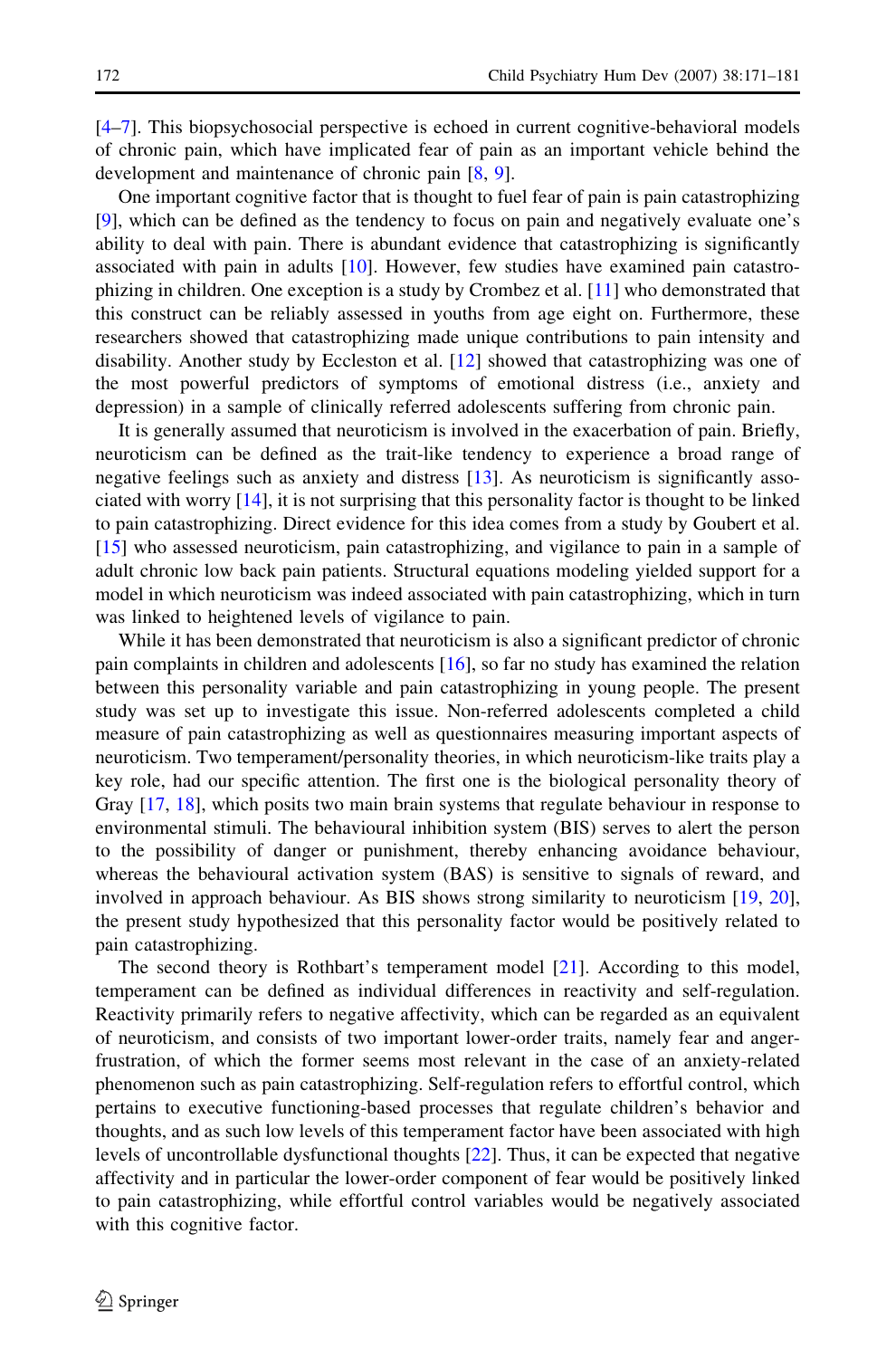<span id="page-2-0"></span>Besides reactive and regulative temperament traits referring to respectively negative affectivity and effortful control, Rothbart's model contains various other temperamental traits of which most are not particularly relevant when studying youths' responses to pain experiences [[21](#page-9-0)]. An exception might be a trait named 'perceptual sensitivity', which can be defined as ''the detection or perceptual awareness of slight, low-intensity stimulation''. Obviously, it may well be the case that children and adolescents who score high on this trait are more prone to experience pain, and possibly are more susceptible to processes like pain catastrophizing [[23](#page-9-0)]. In other words, the temperamental trait of perceptual sensitivity was anticipated to be positively related to pain catastrophizing.

To summarize, pain catastrophizing is thought to play an important role in the development of chronic pain. More precisely, it is assumed that this cognitive factor enhances vigilance and fear of pain, which in turn may result in avoidance behaviour and ultimately chronic pain complaints. As shown in Fig. 1, the present study examined various temperament/personality factors that are possibly associated with pain catastrophizing, namely neuroticism-like traits such as BIS and fear, low effortful control, and perceptual sensitivity.

#### Method

Participants and procedure

Two-hundred-and-fifty first-year students of a regular secondary school in the southern part of the Netherlands were invited to participate in this study. This was done by sending them and their parents an informed consent letter. One-hundred-and-thirty-two of them (71 boys and 61 girls; 52.8%) decided to participate and completed the set of questionnaires during regular classes. Adolescents attended either higher general secondary education or preuniversity education, indicating above-average to high intellectual functioning. All participants were either 12 or 13 years old (mean age  $= 12.55$  years,  $SD = 0.52$ ). From middle childhood on, children's cognitive abilities show a significant increase, which enhance their proneness to engage in negative thought processes [[24](#page-9-0)], and thus it can be expected that the young adolescents in the present study possibly display catastrophizing responses to pain. No exact information about the socioeconomic status of the adolescents was available. Based on the educational levels of both parents, percentages of participants with



Fig. 1 Hypothesized model for the relationships between various temperament/personality factors, pain catastrophizing, fear of pain, and chronic pain. The grey rectangles in the model are investigated in the present study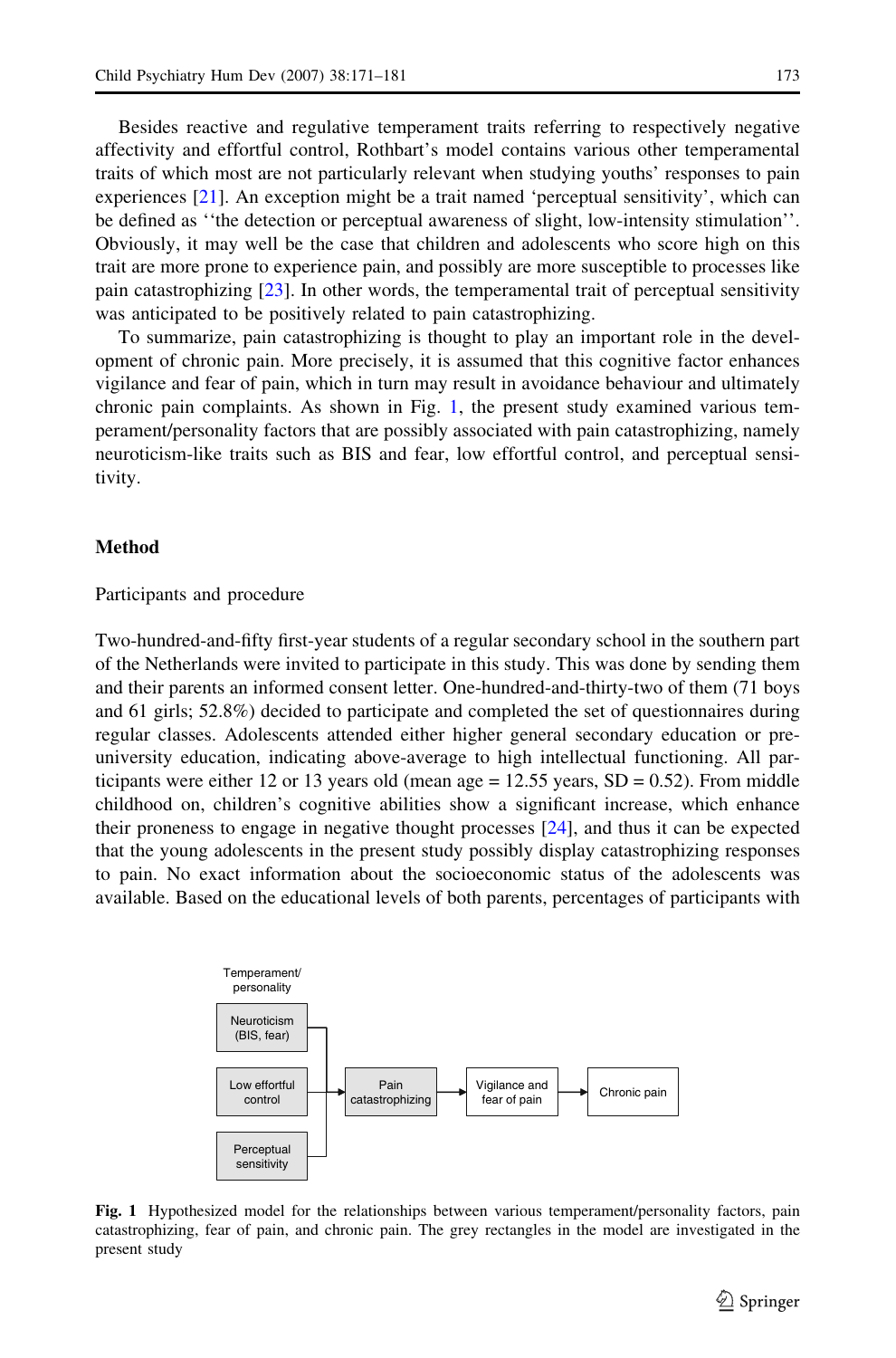a low, middle, or high socioeconomic background were estimated 20, 35, and 45%, respectively. The vast majority of the youths was Caucasian (>90%). The study was reviewed and approved by the ethic board for psychological research of Erasmus University.

#### Questionnaires

Pain catastrophizing was measured with the child version of the Pain Catastrophizing Scale (PCS-C [\[11,](#page-9-0) [25](#page-9-0)]). The scale consists of 13 items (e.g., ''When I feel pain, I keep thinking about how much it hurts'') that have to be answered on a 5-point scale with  $0 = \text{not at all}$ ,  $1 =$  mildly,  $2 =$  moderately,  $3 =$  severely, and  $4 =$  extremely). Scores are summed to yield a total score (range: 0–52), with higher scores indicating higher levels of pain catastrophizing. Research has demonstrated that the PCS-C is a reliable instrument with satis-factory predictive validity [\[11,](#page-9-0) [26,](#page-9-0) [27\]](#page-9-0).

The child version of the BIS/BAS scales [\[28,](#page-9-0) [29\]](#page-9-0) intends to assess individual differences in sensitivity of the BIS and BAS. The 20 items of the original scales were somewhat changed and simplified to make them more appropriate and understandable to children (e.g., ''I am hurt when people scold me or tell me that I do something wrong'', ''I get thrilled when good things happen to me'' [\[29\]](#page-9-0)). Each item has to be scored on a four-point Likert scale with  $0 =$  not true,  $1 =$  somewhat true,  $2 =$  true, and  $3 =$  very true. Total BIS and BAS scores can be obtained by summing across relevant items. It has been shown that the child version of the BIS/BAS scales possesses a theoretically meaningful factor structure with two separate factors for BIS and BAS. Further, the reliability of the BIS and BAS scales appears satisfactory, and the scales generally show the expected relationships with Eysenck's personality traits of neuroticism and extraversion and psychopathological symptoms [[29](#page-9-0)].

The Revised version of the Early Adolescent Temperament Questionnaire (EATQ-R [[30](#page-9-0), [31\]](#page-9-0) contains 103 items and measures a wide range of children's temperamental characteristics. The present study examined the role of temperamental aspects that may be relevant to the experience of pain. More precisely, the study focused on the negative affectivity traits of 'fear' (six items; i.e., the tendency to experience unpleasant affect related to anticipation of distress) and 'anger-frustration' (9 items; i.e., the tendency to experience unpleasant affect related to the interruption of ongoing tasks or goal blocking), the effortful control traits of 'activation control' (eight items; i.e., the ability to perform an action when there is a strong tendency to avoid it), 'attention control' (seven items; i.e., the ability to focus and shift attention when desired), and 'inhibitory control' (11 items; i.e., the ability to plan, and to suppress inappropriate responses), as well as the temperament trait of 'perceptual sensitivity' (six items; i.e., the detection and awareness of slight, lowintensity sensory stimulation), which might be especially relevant to the perception of pain. Items have to be answered on a 5-point Likert scale ranging from 1 = almost never true to  $5 =$  almost always true. For each trait, a total score can be computed by summing ratings across relevant items (after recoding inversely formulated items). Previous research has provided tentative evidence for the psychometric properties of the EATQ-R [[31](#page-9-0)]. That is, the internal consistency of the instrument appeared sufficient (with Cronbach's alphas varying between 0.65 and 0.82), whereas the inter-rater agreement was modest (with parent-child correlations in the 0.20–0.40 range).

The Strengths and Difficulties Questionnaire (SDQ [[32](#page-9-0)]) consists of 25 items describing positive and negative attributes of children and adolescents that can be allocated to five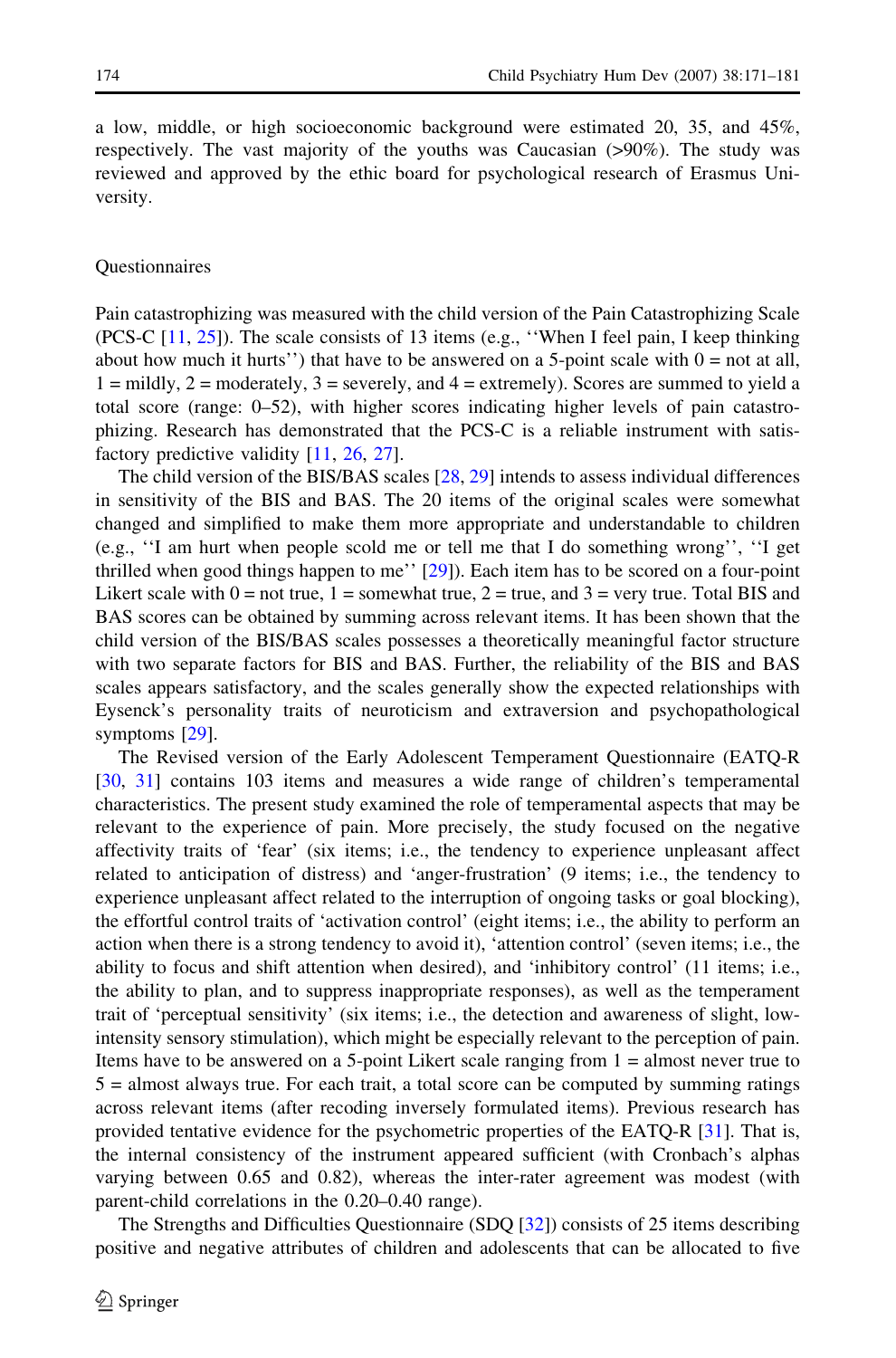subscales of five items each: emotional symptoms, conduct problems, hyperactivity-inattention, peer problems, and prosocial behavior. Each item has to be scored on a 3-point scale with  $0 =$  not true,  $1 =$  somewhat true, and  $2 =$  certainly true. Research by Goodman and colleagues has shown that the SDQ possesses good psychometric properties [\[32\]](#page-9-0). In the present study, the emotional symptoms scale (range 0–10) was used. As research has demonstrated that pain and in its wake pain catastrophizing are substantially related to symptoms of anxiety and depression [[33,](#page-9-0) [34\]](#page-9-0), it seemed appropriate to investigate to what extent temperament and personality variables contribute to pain catastrophizing beyond the influence of such symptoms.

### **Results**

## General findings

Before presenting the main results of the current study, a number of general findings should be discussed. First, most questionnaires that were used in this investigation were found to possess satisfactory internal consistency (see Table [1](#page-5-0)). Reliability coefficients of the EATQ scales were sufficient but modest (all alphas were between 0.60 and 0.68), although it should be borne in mind that these scales only consisted of a limited set of items. Second, ttests indicated that there was only one significant gender difference: That is, boys displayed higher BAS scores as compared to girls, means being  $20.56$  (SD = 5.63) versus 18.11  $(SD = 4.78)$  [ $t(130) = 2.67$ ,  $P < 0.01$ ]. Third, a comparison with normative data of the PCS-C as provided by Crombez et al. [[11](#page-9-0)] revealed that the adolescents in the present sample displayed relatively low pain catastrophizing scores (means being 9.14 in the present sample versus 16.76 in the sample of Crombez et al.).

Personality, temperament, and children's pain catastrophizing

As expected, BIS was significantly related to children's pain catastrophizing scores  $(r = 0.56, P < 0.001)$ . However, BAS was also positively linked to PCS-C scores  $(r = 0.27, P)$  $P < 0.05$ ). Correlations between EATQ-R temperament scales and PCS-C generally showed the predicted pattern. That is, the negative affectivity traits of fear and angerfrustration were positively related to children's pain catastrophizing scores (rs being 0.49 and 0.44, respectively, both  $Ps < 0.001$ ), whereas the regulative traits of attention control and inhibitory control were negatively associated with such scores (both rs being –0.23,  $Ps < 0.05$ ). Furthermore, a small but significant positive correlation was found between perceptual sensitivity and children's pain catastrophizing scores ( $r = 0.26$ ,  $P < 0.05$ ). When adopting a Bonferroni procedure (in order to correct for the large number of correlations that were computed), in particular neuroticism-based variables such as BIS and EATQ negative affectivity traits remained significantly linked to PCS-C scores (see Table [1\)](#page-5-0).

To examine the unique contributions of various personality and temperament factors to children's pain catastrophizing scores, a hierarchical regression analysis was carried out. In this analysis, age and gender were forced into the equation on step 1 (as previous research with the PCS-C has demonstrated that girls and younger youths display somewhat higher pain catastrophizing scores as compared to boys and older youths [\[11](#page-9-0)]), whereas all personality and temperament variables were entered on step 2. Collinearity statistics were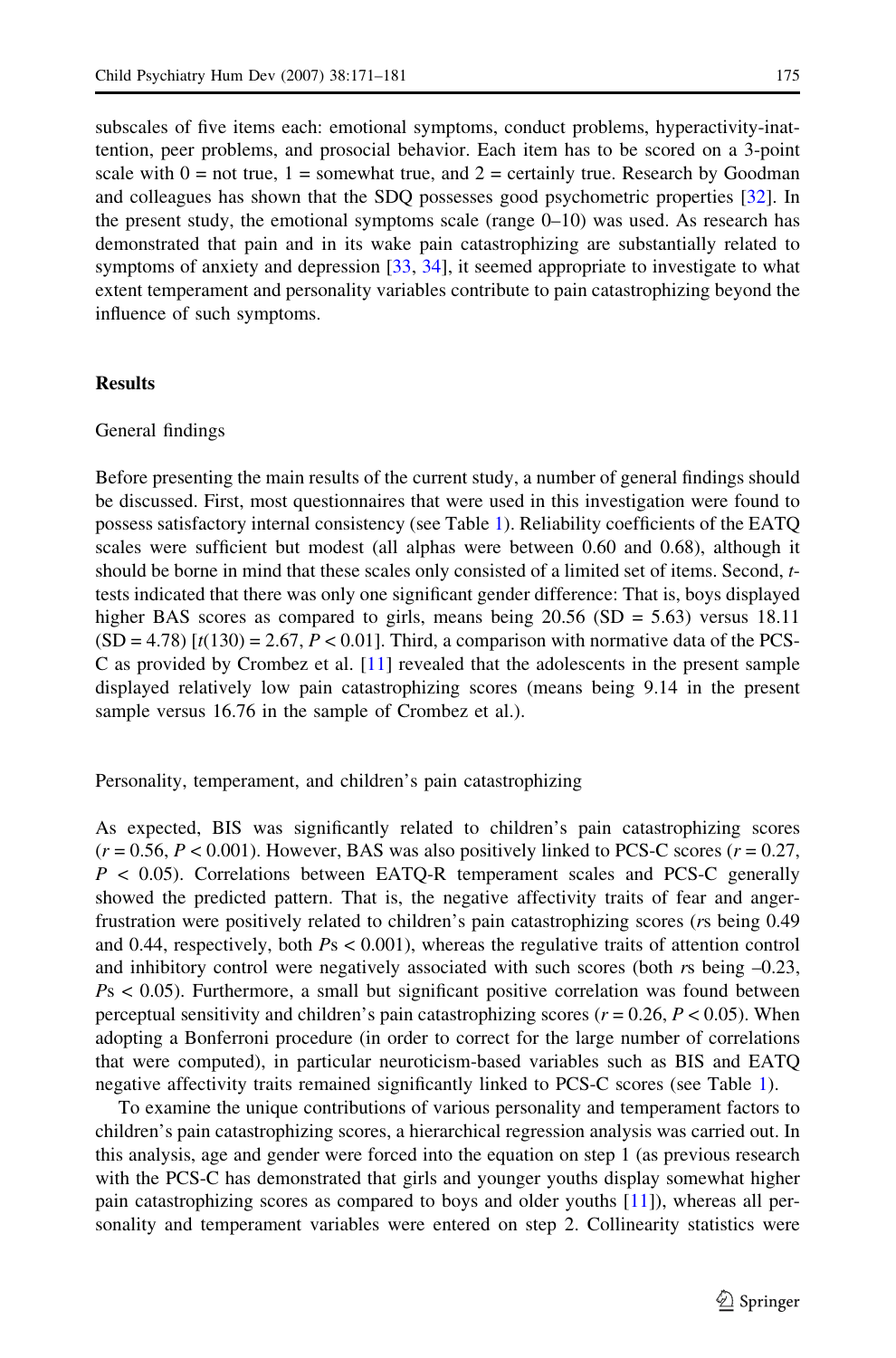<span id="page-5-0"></span>

|                                                                                                                                                                                                                                                                                                            | $M$ (SD)     | 8    |          | ପି        | ٣         | A         | ینَ        | ତ୍ର       |           | œ        | ම    |
|------------------------------------------------------------------------------------------------------------------------------------------------------------------------------------------------------------------------------------------------------------------------------------------------------------|--------------|------|----------|-----------|-----------|-----------|------------|-----------|-----------|----------|------|
| T) PCS                                                                                                                                                                                                                                                                                                     | 9.14 (6.79)  | 0.87 |          |           |           |           |            |           |           |          |      |
| $(2)$ BIS                                                                                                                                                                                                                                                                                                  | 7.78 (3.22)  | 0.73 | $0.56**$ |           |           |           |            |           |           |          |      |
| $(3)$ BAS                                                                                                                                                                                                                                                                                                  | 19.43 (5.38) | 0.80 | $0.27*$  | $0.19*$   |           |           |            |           |           |          |      |
| (4) EATQ-R Fear                                                                                                                                                                                                                                                                                            | 13.32 (3.96) | 0.60 | $0.49**$ | $0.64**$  | 0.08      |           |            |           |           |          |      |
| (5) EATQ-R Anger-frustration                                                                                                                                                                                                                                                                               | 26.89 (4.98) | 0.68 | $0.44**$ | $0.50**$  | $0.40**$  | $0.34**$  |            |           |           |          |      |
| (6) EATQ-R Attention control                                                                                                                                                                                                                                                                               | 25.48 (3.70) | 0.60 | $-0.23*$ | $-0.30**$ | $-0.07$   | $-0.39**$ | $-0.35***$ |           |           |          |      |
| (7) EATQ-R Activation control                                                                                                                                                                                                                                                                              | 29.06 (4.45) | 0.64 | $-0.14$  | $-0.16$   | $-0.08$   | $-0.21*$  | $-0.17$    | $0.53**$  |           |          |      |
| (8) EATQ-R Inhibitory control                                                                                                                                                                                                                                                                              | 37.37 (5.45) | 0.65 | $-0.23*$ | $-0.26*$  | $-0.41**$ | $-0.17$   | $-0.45**$  | $0.45***$ | $0.36***$ |          |      |
| (9) EATQ-R Perceptual sensitivity                                                                                                                                                                                                                                                                          | 19.66 (4.07) | 0.64 | $0.26*$  | $0.19*$   | $\Xi$     | 0.04      | $0.21*$    | $0.20*$   | $-0.00$   | $-0.01$  |      |
| (10) SDQ Emotional problems                                                                                                                                                                                                                                                                                | 2.25 (1.99)  | 0.65 | $0.43**$ | $0.60**$  | 0.11      | $0.58**$  | $0.27*$    | $-0.29*$  | $-0.36**$ | $-0.18*$ | 0.09 |
| Note. PCS = Pain catastrophizing scale, BIS = Behavioral inhibition system, BAS = Behavioral activation system, EATQ-R = Early adolescent temperament questionnaire-<br>revised, SDQ = Strengths and difficulties questionnaire. $N = 132$ . * $P < 0.05$ , ** $P < 0.05/45$ (i.e., Bonferroni correction) |              |      |          |           |           |           |            |           |           |          |      |

propries, and inter-correlations among all measures Table 1 Means (standard deviations), reliability coefficients for various questionnaires, and inter-correlations among all measures Ė  $\ddot{\cdot}$ Table 1 Means (standard deviations), reliability coefficients for various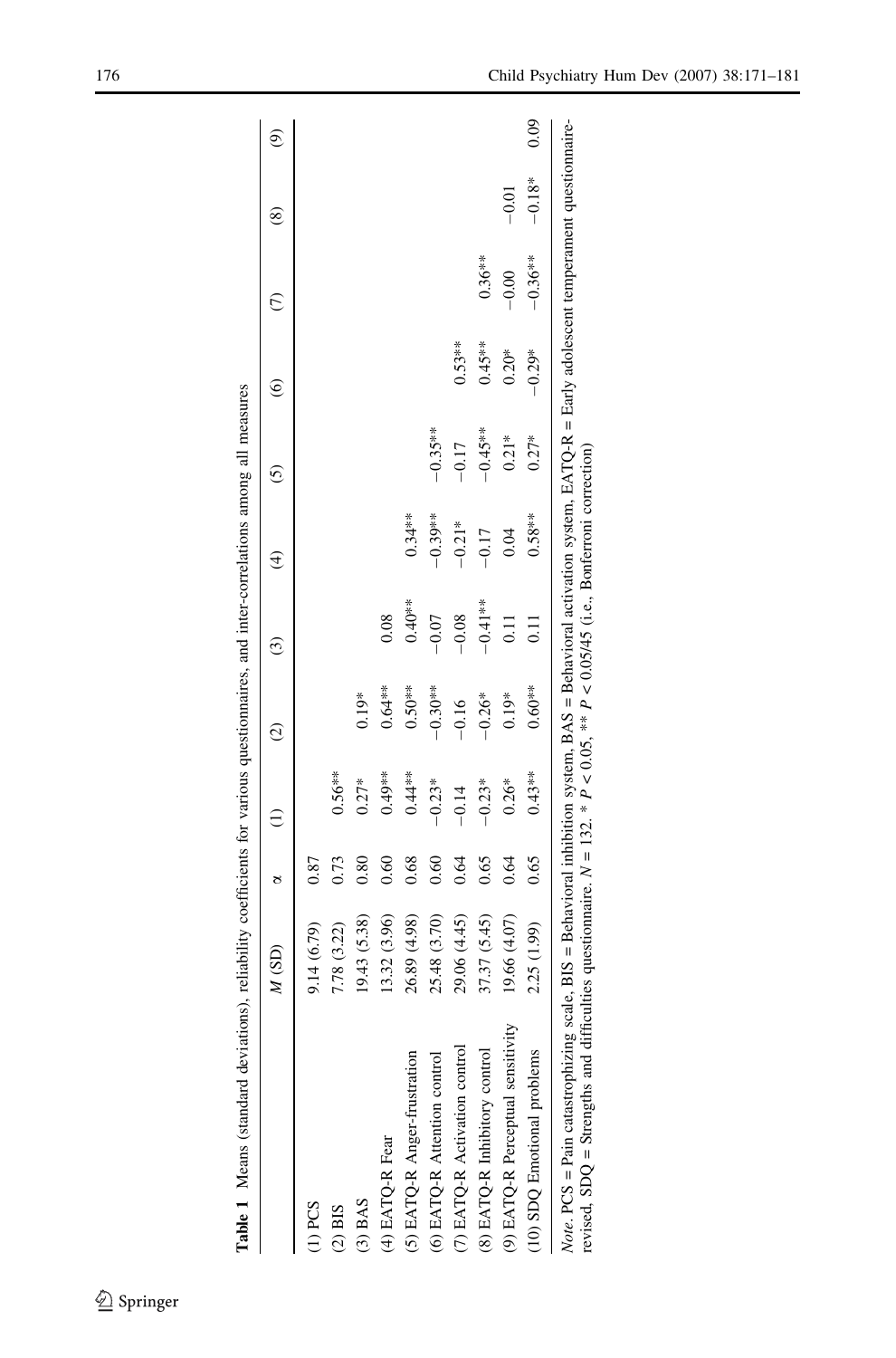| Step                | Predictor                            | B       | <b>SE</b> | β        | $\Delta R^2$ |
|---------------------|--------------------------------------|---------|-----------|----------|--------------|
| 1<br>$\overline{c}$ | Age                                  | $-1.75$ | 1.15      | $-0.13$  | 0.02         |
|                     | Gender                               | $-0.84$ | 1.18      | $-0.06$  |              |
|                     | <b>BIS</b>                           | 0.57    | 0.21      | $0.27**$ | $0.40***$    |
|                     | <b>BAS</b>                           | 0.18    | 0.10      | 0.14     |              |
|                     | <b>EATO-R Fear</b>                   | 0.41    | 0.16      | $0.24*$  |              |
|                     | <b>EATO-R</b> Anger-frustration      | 0.18    | 0.13      | 0.13     |              |
|                     | <b>EATO-R</b> Attention control      | $-0.10$ | 0.18      | $-0.06$  |              |
|                     | <b>EATO-R</b> Activation control     | 0.00    | 0.13      | 0.02     |              |
|                     | EATO-R Inhibitory control            | 0.00    | 0.11      | 0.03     |              |
|                     | <b>EATO-R</b> Perceptual sensitivity | 0.27    | 0.13      | $0.16*$  |              |

Table 2 Results of the hierarchical regression analysis predicting children's PCS pain catastrophizing scores from personality and temperament factors

*Note.*  $PCS =$  Pain catastrophizing scale,  $BIS =$  Behavioral inhibition system,  $BAS =$  Behavioral activation system, EATQ-R = Early adolescent temperament questionnaire-revised.  $N = 132$ . \*  $P < 0.05$ , \*\*  $P < 0.01$ , \*\*\*  $P < 0.001$ 

inspected and were all found to be within acceptable limits (i.e., for all predictor variables, tolerance (TOL) was  $>0.50$ , whereas the variance of inflation factor (VIF) was  $<2.50$ ). As can be seen in Table 2, results indicated that BIS ( $\beta$  = 0.27), EATQ-R fear ( $\beta$  = 0.24), and EATQ-R perceptual sensitivity ( $\beta$  = 0.16) each made a unique and significant contribution to children's pain catastrophizing scores. Together, personality and temperament traits accounted for 40% of the total variance in PCS-C scores.

As expected, pain catastrophizing was significantly related to SDQ emotional symptoms  $(r = 0.43, P < 0.001)$ . An additional regression analysis was conducted to investigate to what extent temperament and personality variables contributed to pain catastrophizing beyond the influence of such symptoms. Results indicated that when controlling for age and gender (step 1) and SDQ emotional symptoms (step 2), BIS, EATQ-R fear, and EATQ-R perceptual sensitivity (step 3) still made significant contributions to children's PCS-C scores (the  $\beta$ s were 0.23, 0.21, and 0.16, respectively).

# **Discussion**

The current study examined personality and temperament correlates of pain catastrophizing in a sample of young adolescents. The results can be catalogued as follows. First, PCS-C scores were related to various personality and temperament variables in a theoretically meaningful way. That is, positive correlations were found between pain catastrophizing and BIS, the reactive traits of fear and anger-frustration, and perceptual sensitivity, whereas negative correlations emerged between pain catastrophizing and the regulative traits of attention control and inhibitory control. Second, regression analyses demonstrated that only BIS and the temperamental traits of fear and perceptual sensitivity accounted for a unique proportion of the variance in adolescents' pain catastrophizing scores, and these contributions remained significant even when controlling for concurrent emotional symptoms.

Previous studies in adult and child populations have shown that neuroticism increases vulnerability to chronic pain [[16](#page-9-0), [35](#page-9-0)]. Furthermore, Goubert et al. [[15](#page-9-0)] found evidence in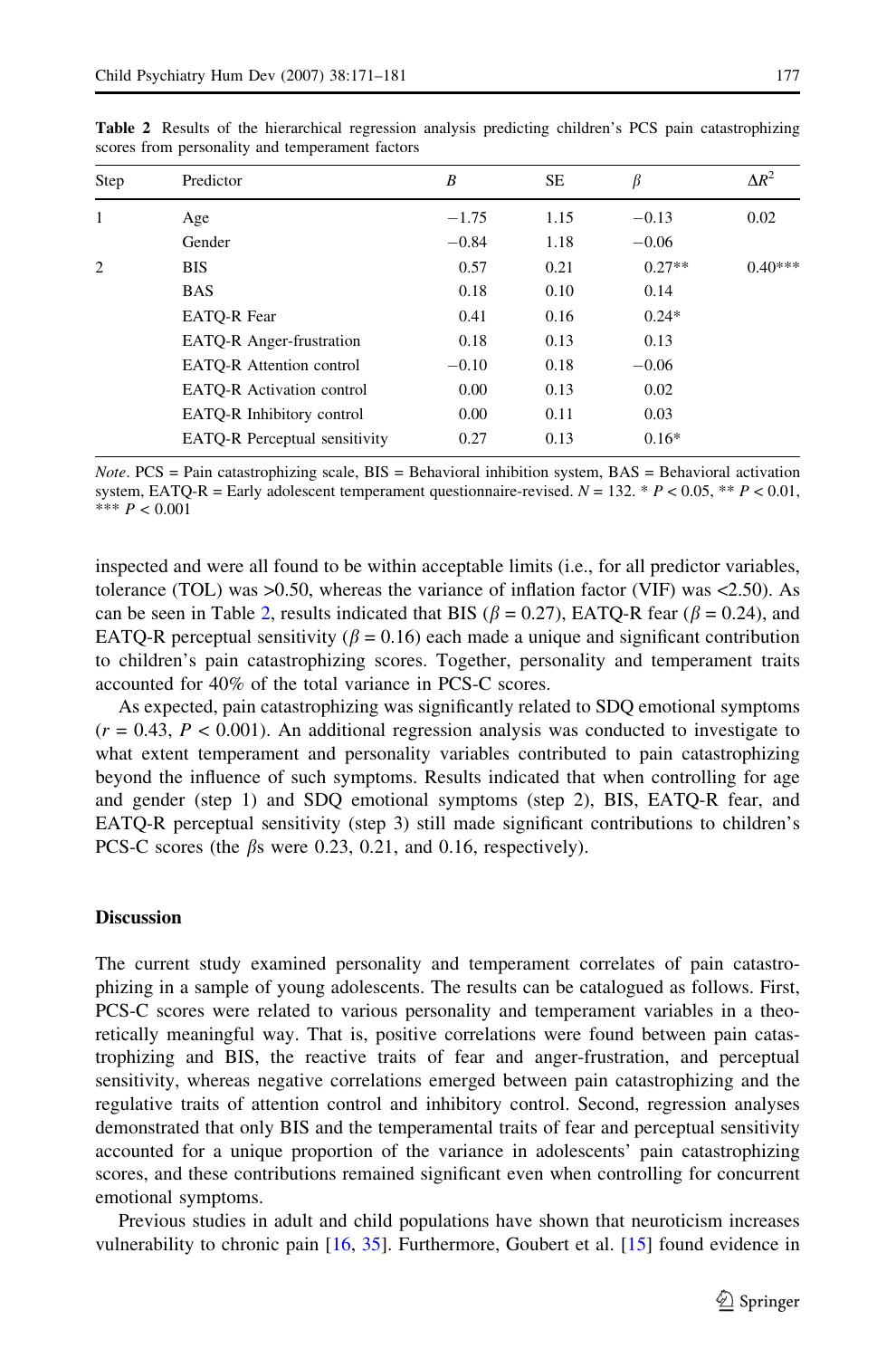adults that this link is mediated by the cognitive factor of pain catastrophizing. The present study showed that, in adolescents, in particular the personality factor of BIS and the temperamental trait of fear are associated with high levels of pain catastrophizing. Clearly, BIS and fear seem to represent the vulnerability factor of neuroticism, and as such these findings are well in keeping with those reported by Goubert et al. [\[15\]](#page-9-0). The question remains why neuroticism is related with high levels of pain catastrophizing. This has probably to do with neurotic people's tendency to evaluate threatening stimuli as more probable, imminent, and aversive, and to perceive coping possibilities as less effective, which according to Tallis and Eysenck [[36](#page-9-0)] would result in increased worry and eventually catastrophizing.

Although effortful control-based temperament characteristics were negatively correlated with adolescents' pain catastrophizing scores, this link disappeared when controlling for neuroticism-related traits in the regression analysis. This finding is in contrast with recent studies showing that reactive (neuroticism) and regulative (effortful control) temperament traits each make a unique contribution to symptoms of anxiety, depression, and aggression [\[22\]](#page-9-0). It may well be the case that the effects of regulative temperament factors on pain catastrophizing only become evident when individuals are actually confronted with pain. There is recent evidence indicating that this idea might be correct. In a sample of patients with rheumatoid arthritis, Hamilton et al. [[37\]](#page-9-0) demonstrated that while neuroticism had a negative impact on mood, regulative personality characteristics indeed promoted adaptation to pain exacerbations. This finding at least demonstrates that not only reactive but also regulative traits are relevant for individuals' responses to pain, but the effects of both types of traits on pain catastrophizing clearly need further study.

An unexpected finding of the present study was that BAS was positively associated with pain catastrophizing scores. This result was probably caused by the fact that there was a small but significant positive correlation between BIS and BAS. It seems most plausible that this result reflects children's susceptibility to response tendency, that is the inclination to score consistently lower or higher on the items of one and the same questionnaire [[29](#page-9-0)]. In keeping with this idea, the present data showed that when controlling for the shared variance among BIS and BAS, only BIS remained significantly related to PCS-C scores, whereas BAS was no longer linked to pain catastrophizing.

The temperamental trait of perceptual sensitivity had a unique influence on adolescents' level of pain catastrophizing. This finding seems to make sense: perceptual sensitivity refers to the detection and awareness of low-intensity sensory stimuli, and these may include mild pain. Increased perception of pain symptoms may be associated with increased catastrophizing and fear of such symptoms, in particular in subjects who are characterized by high levels of neuroticism [\[23,](#page-9-0) [38](#page-9-0)]. Perceptual sensitivity in relation to pain comes close to what has been labelled as pain vigilance in the adult literature. Various studies have shown that pain vigilance, which is intimately related to pain catastrophizing, plays a key role in the aetiology of chronic pain [\[39,](#page-10-0) [40\]](#page-10-0).

It should be acknowledged that the present investigation suffered from various limitations. As mentioned earlier, no measure was included for measuring adolescents' actual frequency and/or severity of pain. Further, the study was cross-sectional in nature and therefore it is not possible to make causal attributions about the link between personality and temperament characteristics and pain catastrophizing. Further prospective research is urgently needed to demonstrate the precise role of pain catastrophizing in the hypothesized model of chronic pain (see Fig. [1](#page-2-0)), and to exclude the possibility that this cognitive variable is merely an epiphenomenon in youths who already suffer from serious pain complaints. In addition, only half of the adolescents who were approached for the study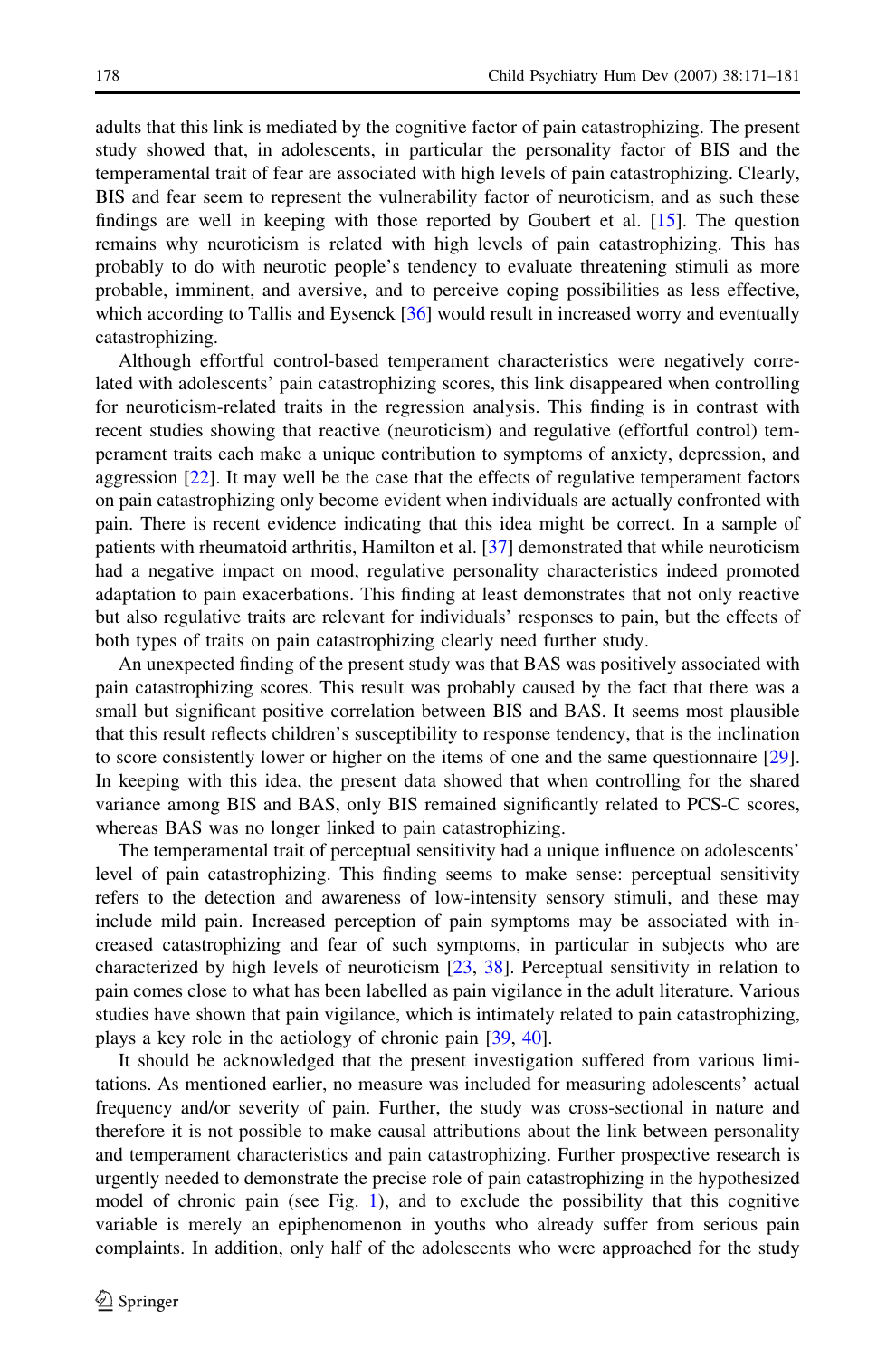<span id="page-8-0"></span>eventually agreed to participate. Further, it should be borne in mind that the participants were non-referred (with fairly low pain catastrophizing scores), predominantly Caucasian, and intellectually high functioning. In other words, it remains to be seen whether the present findings can be replicated in clinically referred children and adolescents, and/or youths with a non-Caucasian ethnic background and lower intellectual abilities. Finally, only self-report scales were used for measuring adolescents' personality, temperament, and pain catastrophizing. Cross-validational information from the adolescents' parents, teachers, peers, and/or physicians would certainly have strengthened the notion that there is a meaningful link between temperament and personality traits and pain catastrophizing.

#### Summary

Taken together, the current study showed that neuroticism-related personality and temperament traits account for a substantial proportion of the variance in pain catastrophizing, which is generally considered as an important cognitive factor underlying chronic pain [[41](#page-10-0)]. As to the practical implications of these findings, it should be borne in mind that neuroticism is a distal factor that is considered to enhance vulnerability to develop catastrophic thoughts about pain. Catastrophizing should be viewed as a proximal variable that is directly related to pain, disability, and distress. As such, it seems more appropriate for clinicians to screen for pain catastrophizing, as this factor provides a more direct indication of chronic pain complaints. Moreover, pain catastrophizing seems to be a clear target for cognitive-behavioral interventions, which have proven to be highly effective in treating chronic pain in youths  $[42]$  $[42]$  $[42]$ . On the other hand, for prevention workers, it may be useful to focus on temperament and personality factors, as they are probably more interested in the early detection of youths that might be prone to develop into pain catastrophizers.

### References

- 1. Perquin CW, Hazebroek-Kampschreur AA, Hunfeld JA, Bohnen AM, Van Suijlekom-Smit LW, Passchier J, Van der Wouden JC (2000) Pain in children and adolescents: a common experience. Pain 87:51–58
- 2. Perquin CW, Hunfeld JA, Hazebroek-Kampschreur AA, Van Suijlekom-Smit LW, Passchier J, Koes BW, Van der Wouden JC (2001) Insights in the use of health care services in chronic benign pain in childhood and adolescence. Pain 94:205–213
- 3. Perquin CW, Hunfeld JA, Hazebroek-Kampschreur AA, Van Suijlekom-Smit LW, Passchier J, Koes BW, Van der Wouden JC (2003) The natural course of chronic benign pain in childhood and adolescence: a two-year population-based follow-up study. Eur J Pain 7:551–559
- 4. Asmundson G, Wright KD (2004) Biopsychosocial approaches to pain. In: Hadjistavropoulos T, Craig KD (eds) Pain: psychological perspectives. Lawrence Erlbaum, Mahwah, NJ, pp 35–57
- 5. Gatchel RJ (2004) The biopsychosocial perspective of pain. In: Raczynski JM, Leviton LC (eds) Handbook of clinical health psychology. American Psychological Association, Washington, pp 357–378
- 6. Keefe F, France C (1999) Pain: biopsychosocial mechanisms and management. Curr Dir Psychol Sci 8:137–141
- 7. Turk DC, Monarch ES (2002) Biopsychosocial perspective on chronic pain. In: Turk DC, Gatchel RJ (eds) Psychological approaches to pain management: a practitioner's handbook. Guilford Press, New York, pp 3–29
- 8. Asmundson G, Norton P, Norton G (1999) Beyond pain: the role of fear and avoidance in chronicity. Clin Psychol Rev 19:97–119
- 9. Vlaeyen J, Linton S (2000) Fear-avoidance and its consequences in chronic musculoskeletal pain: a state of the art. Pain 85:317–332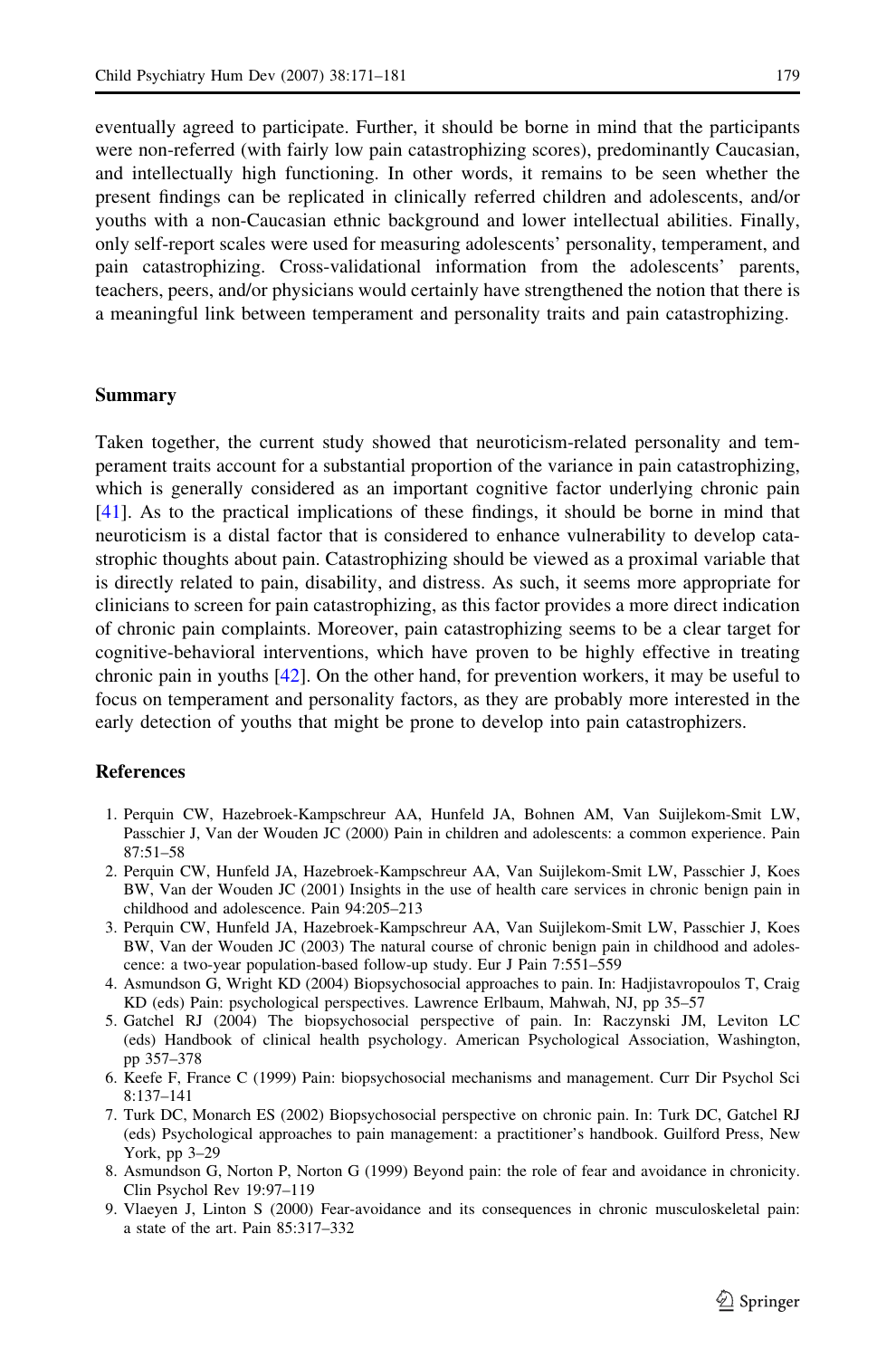- <span id="page-9-0"></span>10. Sullivan M, Thorn B, Haythornthwaite J, Keefe F, Martin M, Bradley L, Lefebvre J (2001) Theoretical perspectives on the relation between catastrophizing and pain. Clin J Pain 17:52–64
- 11. Crombez G, Bijttebier P, Eccleston C, Mascagni T, Mertens G, Goubert L, Verstraeten K (2003) The child version of the pain catastrophizing scale (PCS-C): a preliminary validation. Pain 104:639–646
- 12. Eccleston C, Crombez G, Scotford A, Clinch J, Connell H (2004) Adolescent chronic pain: patterns and predictors of emotional distress in adolescents with chronic pain and their parents. Pain 108:221–229
- 13. Eysenck HJ (1990) Genetic and environmental contributions to individual differences: the three major dimensions of personality. J Pers 58:245–261
- 14. Eysenck MW (1992) Anxiety. The cognitive perspective. Lawrence Erlbaum, Hove, UK
- 15. Goubert L, Crombez G, Van Damme S (2004) The role of neuroticism, pain catastrophizing and painrelated fear in vigilance to pain: a structural equations approach. Pain 107:234–241
- 16. Merlijn VP, Hunfeld JA, Van der Wouden JC, Hazebroek-Kampschreur AA, Koes BW, Passchier J (2003) Psychosocial factors associated with chronic pain in adolescents. Pain 101:33–43
- 17. Gray JA (1987) The psychology of fear and stress. Cambridge University Press, New York
- 18. Gray JA (1991) The neuropsychology of temperament. In: Strelau J, Angleiter A (eds) Explorations in temperament: international perspectives in theory and measurement. Plenum, New York, pp 105–128
- 19. Caseras X, Avila C, Torrubia R (2003) The measurement of individual differences in behavioural inhibition and behavioural activation systems: a comparison of personality scales. Pers Individ Diff 34:999–1013
- 20. Franken IHA, Muris P, Rassin E (2005) Psychometric properties of the Dutch BIS/BAS Scales. J Psychopath Behav Assess 27:25–30
- 21. Rothbart MK, Bates JE (1998) Temperament. In: Eisenberg N, Damon W (eds) Handbook of child psychology: social, emotional, and personality development, vol 3. Wiley, New York, pp 105–176
- 22. Muris P, Ollendick TH (2005) The role of temperament in the etiology of child psychopathology. Clin Child Fam Psychol Rev 8:271–289
- 23. Miller SM, Roussi P, Caputo C, Kruus L (1995) Pattern of children's coping with an aversive dental treatment. Health Psychol 14:236–246
- 24. Muris P, Merckelbach H, Meesters C, Van den Brand K (2002) Cognitive development and worry in normal children. Cogn Ther Res 26:775–785
- 25. Sullivan M, Bishop SR, Pivik J (1995) The Pain Catastrohizing Scale: development and validation. Psychol Assess 7:524–532
- 26. Mascagni T, Bijttebier P, Crombez G, Vlaeyen J (2001) De pain catastrophizing scale for children: eerste psychometrische bevindingen. Gedragsther 34:325–336
- 27. Verstraeten K, Bijttebier P, Crombez G, Mertens G, Mascagni T, Goubert L (2003) De pain catastrophizing scale for children: predictieve validiteit in een klinische steekproef. Gedragsther 36:299–307
- 28. Carver CS, White TL (1994) Behavioral inhibition, behavioral activation, and affective responses to impending reward and punishment. J Pers Soc Psychol 67:319–333
- 29. Muris P, Meesters C, De Kanter E, Eek Timmerman P (2005) Behavioural inhibition and behavioural activation system scales for children: relationships with Eysenck's personality traits and psychopathological symptoms. Pers Individ Diff 38:831–841
- 30. Capaldi DM, Rothbart MK (1992) Development and validation of an early adolescent temperament measure. J Early Adolesc 12:153–173
- 31. Ellis LK, Rothbart MK (2001) Revision of the early adolescent temperament questionnaire. Poster presented at the Biennial Meeting of the Society for Research in Child Development. Minneapolis, Minnesota
- 32. Goodman R (2001) Psychometric properties of the strengths and difficulties questionnaire. J Am Acad Child Adolesc Psychiatry 40:1337–1345
- 33. Campo JV, Fritsch SL (1994) Somatization in children and adolescents. J Am Acad Child Adolsc Psychiatry 33:1223–1235
- 34. Palermo TM (2000) Impact of recurrent and chronic pain on child and family daily functioning: a critical review of the literature. J Dev Behav Pediatr 21:58–69
- 35. Nitch SR, Boone KB (2004) Normal personality correlates of chronic pain subgroups. J Clin Psychol Med Sett 11:203–209
- 36. Tallis F, Eysenck MW (1994) Worry: mechanisms and modulating influences. Behav Cogn Psychother 22:37–56
- 37. Hamilton NA, Zautra AJ, Reich JW (2005) Affect and pain in rheumatoid arthritis: do individual differences in affective regulation and affective intensity predict emotional recovery from pain? Ann Behav Med 29:216–224
- 38. Muris P, Van Zuuren FJ (1992) Monitoring, medical fears, and physical symptoms. Br J Clin Psychol 31:360–362